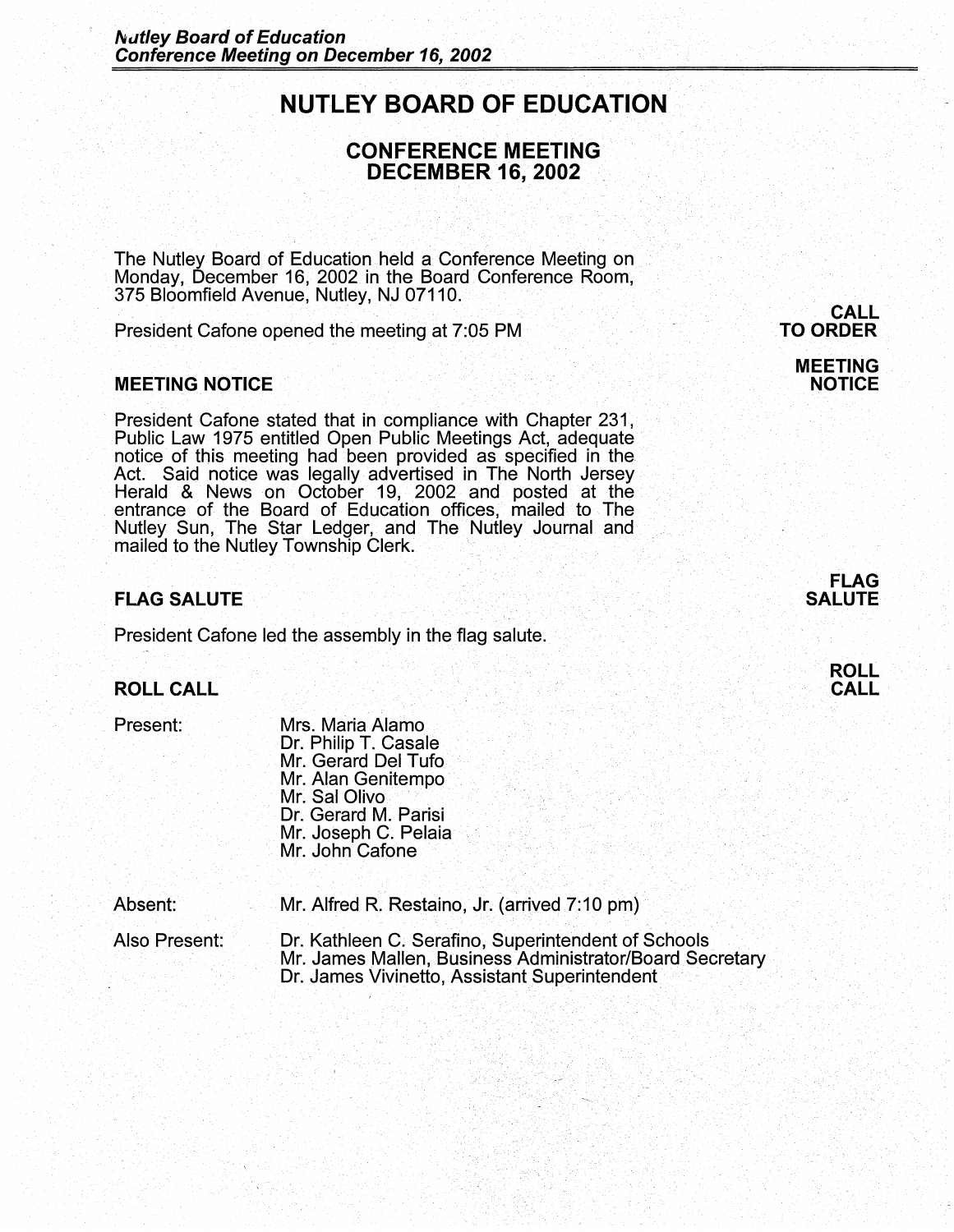#### **ITEMS.DISCUSSED**

President Cafone entertained questions and concerns from trustees regarding the resolutions on tonight's agenda. Trustee Parisi asked, and Board Secretary Mallen responded to questions about the items in tonight's transfer schedule. Trustee Del Tufo asked, and Board Secretary Mallen responded to, questions about vendors being paid on tonight's bill list. A brief discussion ensued.

At 7:10 p.m. Trustee Restaino arrived. He asked, and Board Secretary Mallen responded to, a question regarding the transfer schedule.

Vice President Maria Alamo questioned why the Board is acting upon the acceptance of a gift of \$3,600 to buy computers for the high school yearbook staff. Superintendent Serafino and Board Secretary Mallen responded.

President Cafone announced that the Board's Facilities Committee would be meeting later this week to discuss the board's alternatives regarding the recently failed bond referendum election. He then asked the trustees for their thoughts and opinions on it. For the next twenty minutes every trustee offered their thoughts and opinions on the options that the board could pursue.

After discussion, the trustees discussed possible timelines if they elected to again seek voter approval on Tuesday, March 11, 2003. The trustees agreed to conduct a Special Meeting on Tuesday, January 7, 2003 to further consider another bond referendum election. In order to comply with a 60-day notice requirement, the trustees agreed to advise and notify the Essex County Superintendent of Elections of its intent to again conduct a special election on March 11, 2003.

Trustee Casale asked for the printing costs and public information consultants costs related to the failed referendum. Board Secretary Mallen agreed to investigate these costs and respond.

Trustee Pelaia asked the board to consider re-instituting a periodic registration program and residency program for all Nutley school children.

# **MOTION TO ADJOURN TO EXECUTIVE SESSION**

At 7:55 PM Trustee Parisi moved and Trustee Restaino seconded the following resolution:

WHEREAS, the Board of Education will be discussing matters exempt from public discussion pursuant to N.J.S.A. 10:4-12,

NOW, THEREFORE, BE IT RESOLVED that the Board of Education recess to closed executive session at this time in the conference room to discuss personnel, and

#### **ITEMS DISCUSSED**

#### · **EXECUTIVE SESSION**